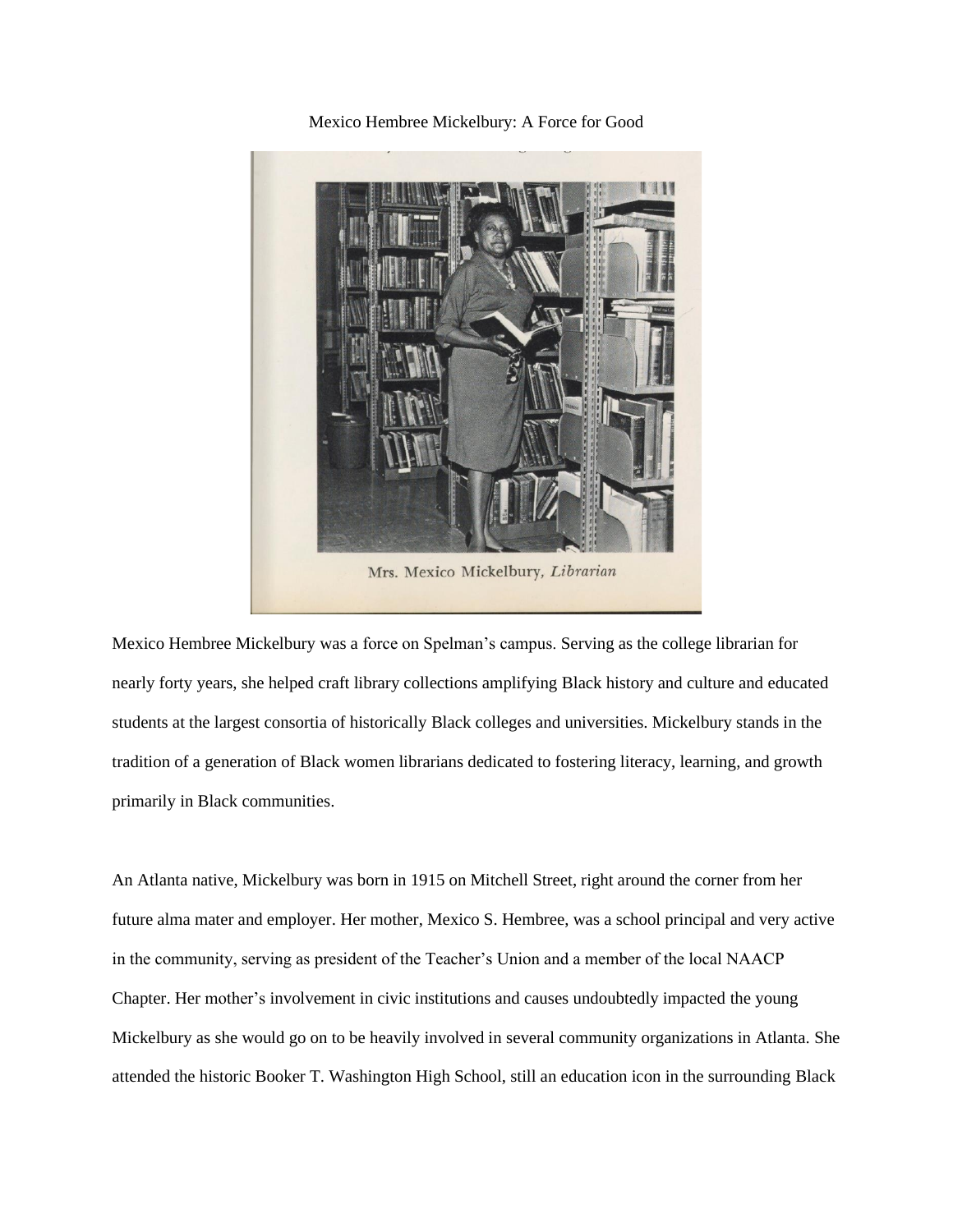communities of Atlanta's West End. Her application to Spelman shows that she was a very involved student - president of the Red Cross Council, editor-in-chief of the school newspaper, and member of the honor society. She noted in her application she "wished to attend Spelman because of the rating and the ideals of the institution."<sup>1</sup>

Mickelbury entered Spelman in 1933, following her mother's footsteps into the noted Black women's historically Black college. Founded in 1881 as the Atlanta Baptist Female Seminary, Spelman College had (and continues to have) the mission to educate women of the African Diaspora. The early school curriculum emphasized courses in teacher training, missionary work, high school, and college academic subjects, as well as nurse training. Alumnae frequently wrote back to the college, sharing pictures of family and news of their careers, some of whom traveled to the Congo and other countries in West Africa. Mickelbury entered this legacy of Black women's educational opportunity and would go on to serve a critical role in perpetuating this legacy. She continued her involvement in extracurricular activities, serving as President of the Freshman Class, singing in the Glee Club, and acting with the University Players. Mickelbury was also an artist, winning the prestigious Jerome in 1938 for two terracotta figurines she created, "Dancer" and "Madonna with Child." That same year, iconic sculpture Nancy Elizabeth Prophet even wrote Spelman president Florence Read to see if Mickelbury could come back to campus to do some modeling.²

After graduating in 1938 with a double major in English and Fine Arts (with a minor in History), Mickelbury would teach for a few years, including at Fort Valley State (another Georgia HBCU), before returning to Atlanta to enter the Atlanta University library science program. Her time at the University of Chicago in 1940 may have influenced her decision to pursue this career path. The summer of that year, she took a summer quarter at the university and researched the relationship between reading and its impact on college library service.<sup>3</sup> Mickelbury entered the new library school at Atlanta University, a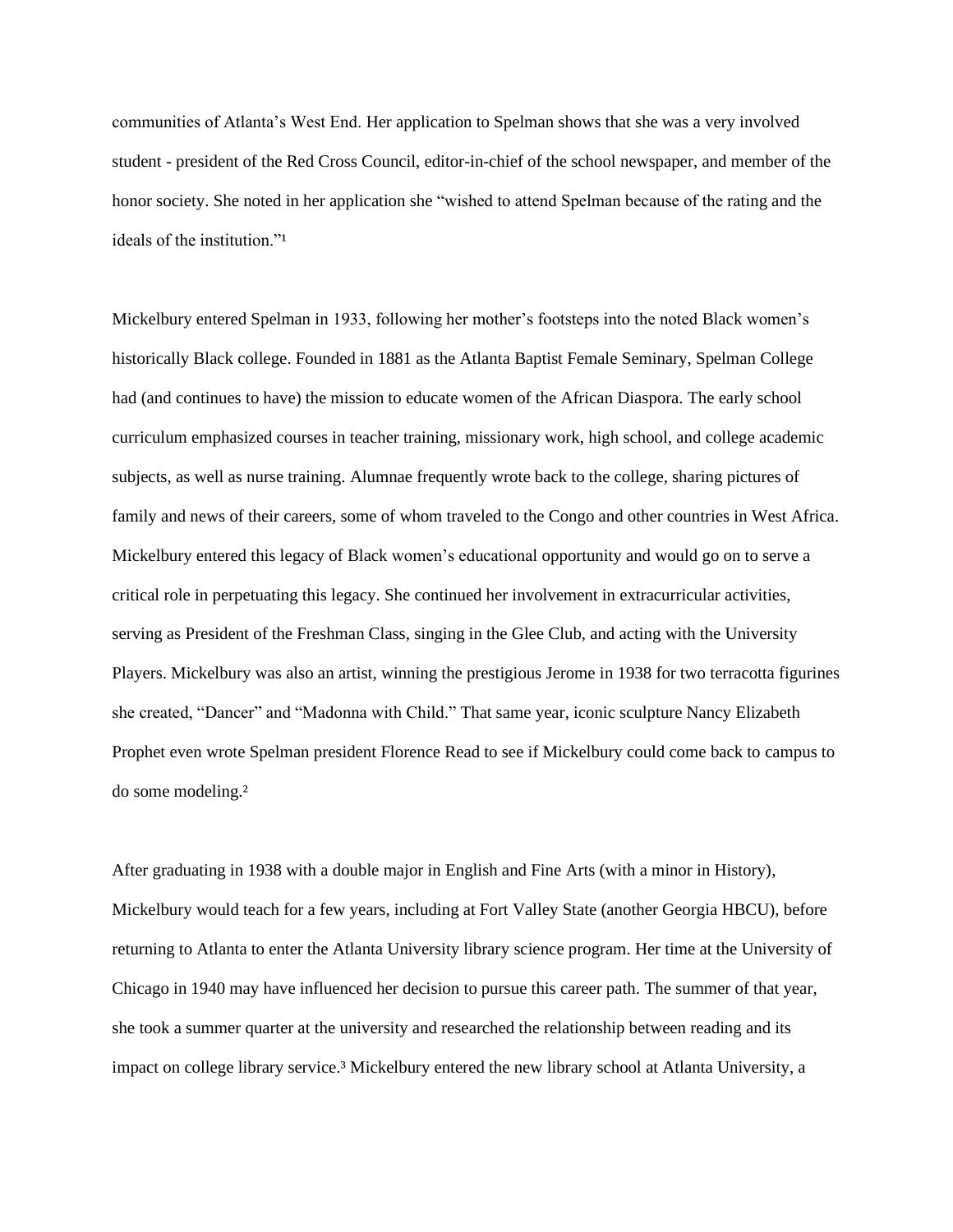program that would educate numerous Black librarians during its sixty-three year tenure and provide support for numerous discussions about the information needs at historically Black colleges broadly.

The Atlanta University Library School was established in 1942 so that "Negro men and women may be trained to serve the needs of the colleges, secondary schools, elementary schools, and the general public." Early correspondence notes Atlanta was recommended as a location because of the preexisting excellent academic reputation of Atlanta University, its geographic location as a city rich in Black culture with a large Black population, and being situated in the Atlanta University Center (AUC) Consortium, among other prestigious HBCUs. ⁴ A new library was built on the Atlanta University campus in 1932, and a 1937 pamphlet on the building notes the library contains reading rooms, exhibition spaces, seminar halls, and eventually capacity for 180,000 volumes.<sup>5</sup> The facilities and collections were designed to support the diverse curriculum of the AUC consortium, with special attention taken to amplify works by and about communities of the African Diaspora. It was also to serve as a communal space for gathering and knowledge for students and the surrounding African American community. The Atlanta Library School would educate numerous Black memory workers who made pivotal contributions to the field, including Virginia Lacy Jones, Karen Jefferson, and Brenda Banks.

Mickelbury became the librarian for Spelman College in 1943 after graduating from the one-year course of instruction at library school. ⁶ As the college continued to grow, so did the need for Spelman's Quarles Library (named for Rev. Frank Quarles, an early supporter of the college who allowed the first Spelman classes to be held in the basement of his church, Friendship Baptist) and its other various library collections. In 1928, the collegiate library collection had been moved from Packard Hall to the new Laura Spelman Rockefeller building. The High School Library had 748 volumes, and there were 309 books on reserve for different departments. Correspondence from that year also noted Spelman students had courses in library instruction and school library management during the semester and summer.<sup>7</sup> Mickelbury's first report as the College Librarian during the 1943-1944 academic year notes part of the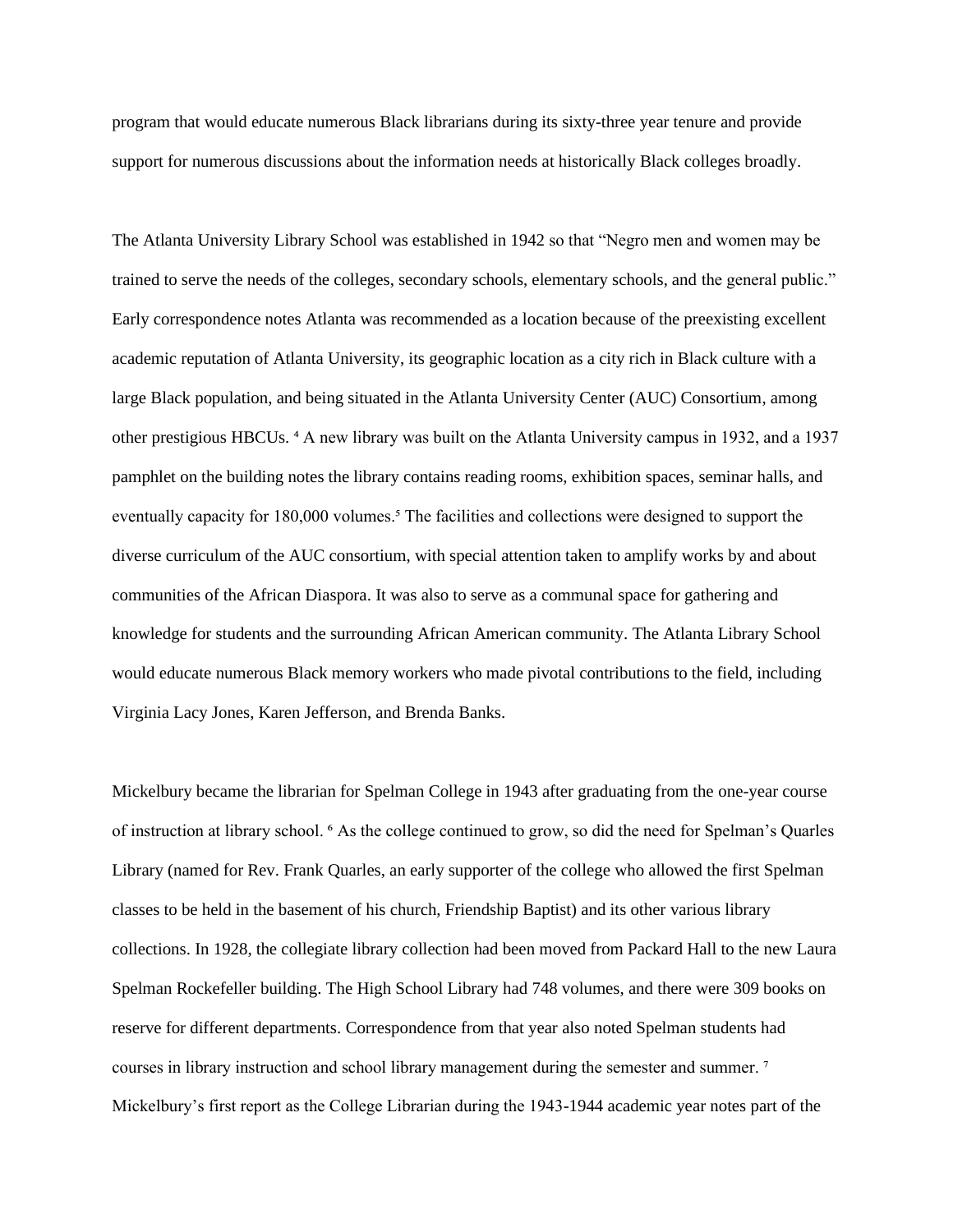library's continued development is related to "the fact that student and teachers alike are beginning more and more to expect real library services and the effort is being made to offer these expected services more." <sup>8</sup> She also enthusiastically notes, "Spelman girls read!" with 873 books circulating from the library for "home reading." She also mentions that the Atlanta University Librarian found "that the Spelman girls read more than any other group of students." She concludes the report with recommendations and needs, emphasizing her "earnest hope that the Spelman College Library will be able to strengthen its resources and broaden its activities so that it may take its rightful place as a representative library of the leading college for Negro women in the country" <sup>9</sup>

Through Mickelbury's career, she demonstrated profound support for HBCU libraries and librarians, amplifying and celebrating their work on many occasions and continuing to advocate for the necessary resources for the AUC libraries and higher education institutions overall. A 1958 *Atlanta World* article notes her participation in a library conference held at Atlanta University in February. The two-day forum focused on college seniors interested in careers in librarians from institutions across eight Southern states. The students had the opportunity to connect with other African American librarians in different areas of librarianship and tour the Trevor Arnett Library at Atlanta University. <sup>10</sup> She also received her M.A. in Education from Atlanta University in 1956, serving as an Assistant Professor in Spelman's Education department. Mickelbury was active overall on campus, serving on Founders Day, Freshman Orientation, and Alumnae Association committees. Along with Library Assistant Hulda Wilson, Mickelbury ensured students, faculty, and staff would have a strong core of information professionals to support educational needs and personal enrichment. Wilson focused her 1962 Master's Thesis at Atlanta University's Library Science Program on evaluating the collections and future needs of Spelman's library. Including interviews with Mickelbury, Wilson's thesis provides an in-depth quantitative analysis of the book collection, general reference materials, periodicals, audio-visual items, and other non-book resources; it concludes with recommendations for continued cooperation with faculty for recommendations, financial resources for additional subscriptions, and continuing research into the needs to build the library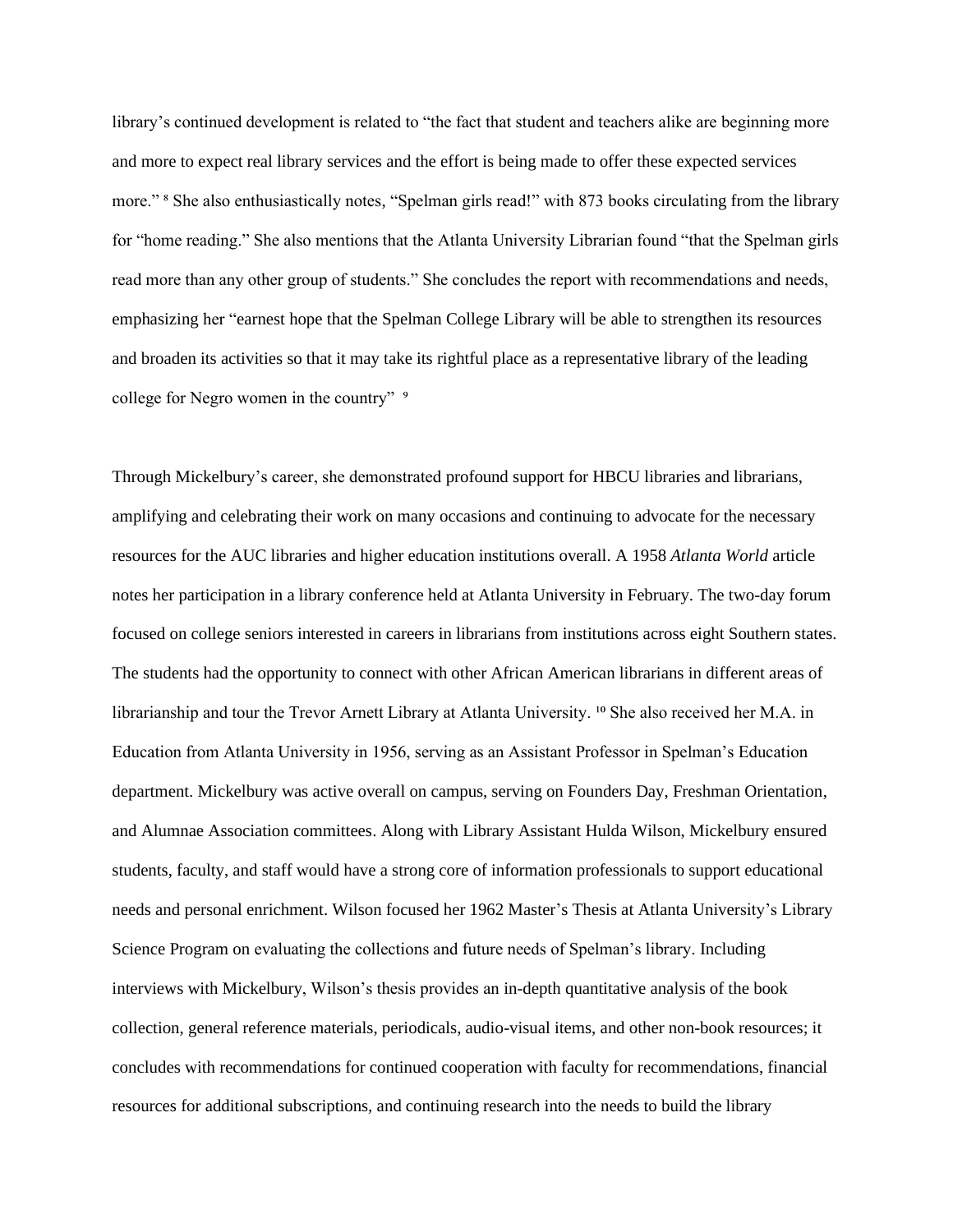collection. This study is another example of the care of the Spelman Library staff to thoughtfully build collections to support the expansive campus community.<sup>11</sup>

Mickelbury was also very active in community organizations. Articles in the *Atlanta Daily Word* take note of various parties and events held at the home she shared with her husband Arthur and their three children, Penny, Arthur, Jr., and Crawford. Like her mother, she was involved with the NAACP. She coordinated the 1970 March of Dimes campaign, was a lifelong member of Delta Sigma Theta, and served in the American Library Association as well. <sup>12</sup> In her professional work, Mickelbury continued to build up materials highlighting the lives and work of Black women. In 1971, she helped organize the opening of the Margaret Nabrit Curry Collection on Women, to be housed at Spelman's Quarles Library. Spelman Aluma Clara Stanton Jones, who had recently been appointed the first Black woman director of the Detroit Public Library, made remarks at the opening. Curry (Class of 1946) sent a heartfelt letter expressing her appreciation for the recognition, stating, " It is indeed rewarding...in the decision of this class of 1946 to create and dedicate to my memory a collection of books, the trademark of my profession, and the companions of a lifetime." <sup>13</sup> The Curry collection and volumes from the Quarles Library still reside in the Spelman Archives and serve as a testament to the significance of library collections centered at HBCUs.

When Mickelbury retired in 1981, an era ended at Spelman. During her retirement celebration, Spelman President Donald Stewart remarked, " [Y]ou have watched the AU Center grow and develop in your 38 years of service and we know that we can turn to you again and again for your advice and wisdom, for your inserts as we take this next step." <sup>14</sup> That year was indeed a time of profound change for library instruction and resources—the new Atlanta University Center Robert. W. Woodruff Library opened its doors and still serves the AUC Consortium and external researchers. Micklebury continued to stay very active in alumnae affairs until she passed away in 1987. Mickelbury had overseen the growth of the Spelman library collections through decades of immense change on the campus and influenced numerous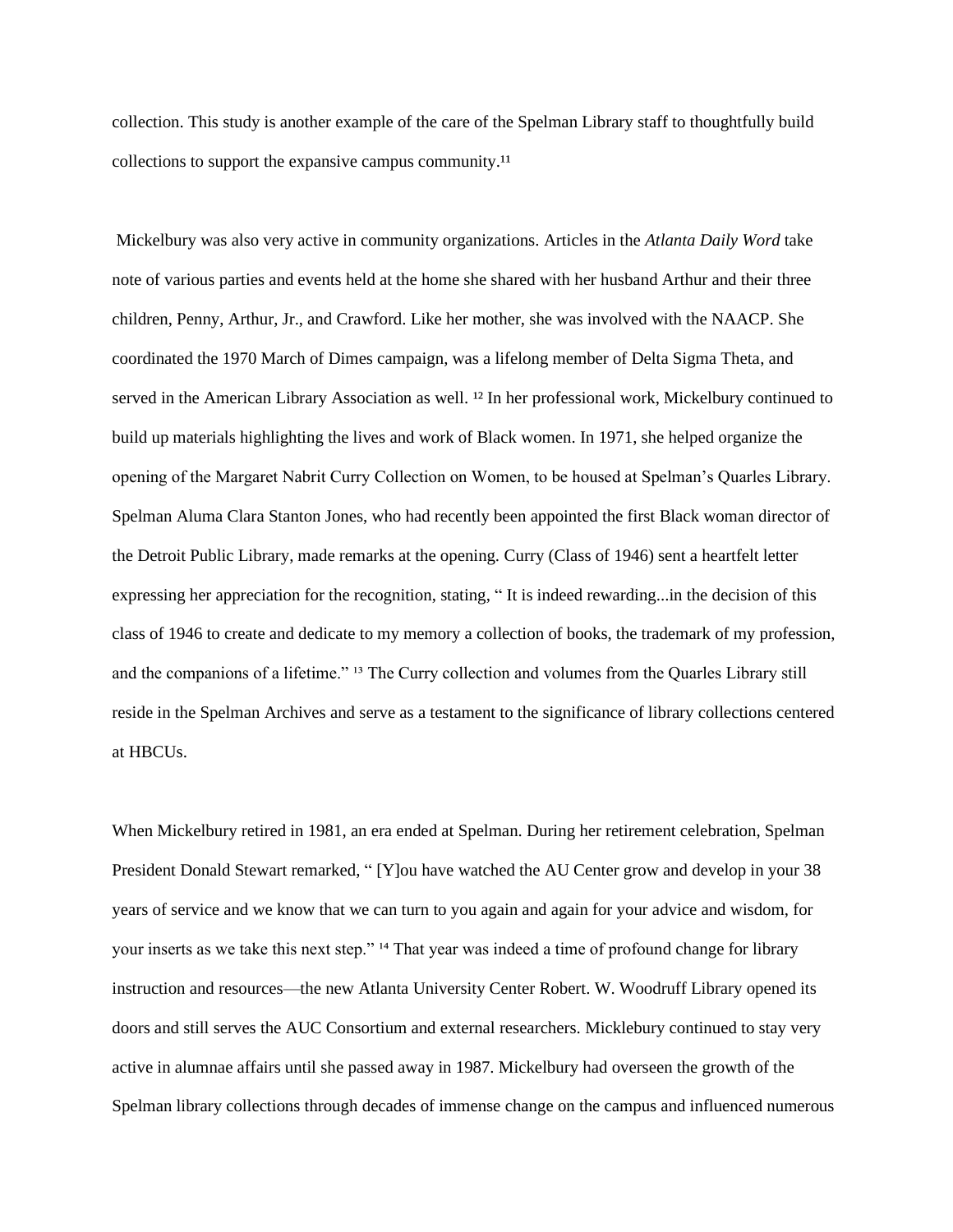students, some of whom went on to careers in the library profession. She was a champion of library instruction and resources at historically Black colleges and universities, seeing them as critical sites of inquiry and research that supported the broader Black community. Mickelbury stands in a long tradition of Black women librarians and memory workers supporting diverse communities and amplifying the lives and works of Black authors - making the library profession more equitable and inclusive overall.<sup>15</sup>

## Endnotes

- 1. Application for Admission to Spelman College, September 6, 1933, Mexico Mickelbury Alumnae File (hereafter cited as Alumnae File), Spelman Archives, Atlanta, GA.
- 2. Letter from Dorothy Clark to Florence Read, June 4, 1938; Letter from Elizabeth Prophet to Florence Read, June 16, 1938, Alumnae File, Spelman Archives, Atlanta, GA.
- 3. Letter from H.H. Bond to Rufus Clement, March 20, 1941, Alumnae File, Spelman Archives, Atlanta, GA.
- 4. Letter to Dr. Koppel (this letter was likely drafted by Atlanta University President Rufus Clement, outlining need and parameters for proposed Atlanta University Library School), c. 1938-1939, folder 52, box 8, Florence Read Papers, Spelman Archives, Atlanta, Ga
- 5. "The Atlanta University Library: An Architectural Interpretation," 1937, folder 12, box 12, Florence Read Papers, Spelman Archives, Atlanta, Ga
- 6. Faculty Notes, Spelman Messenger, November 1943, Alumnae File, Spelman Archives, Atlanta, GA.
- 7. Margaret Griffin, Report of the Librarian to the President and Trustees of Spelman College, March 1928-March 1929, folder "Library (Spelman)- Annual Reports On," box 139, Albert Manley Papers, Spelman Archives, Atlanta, GA.